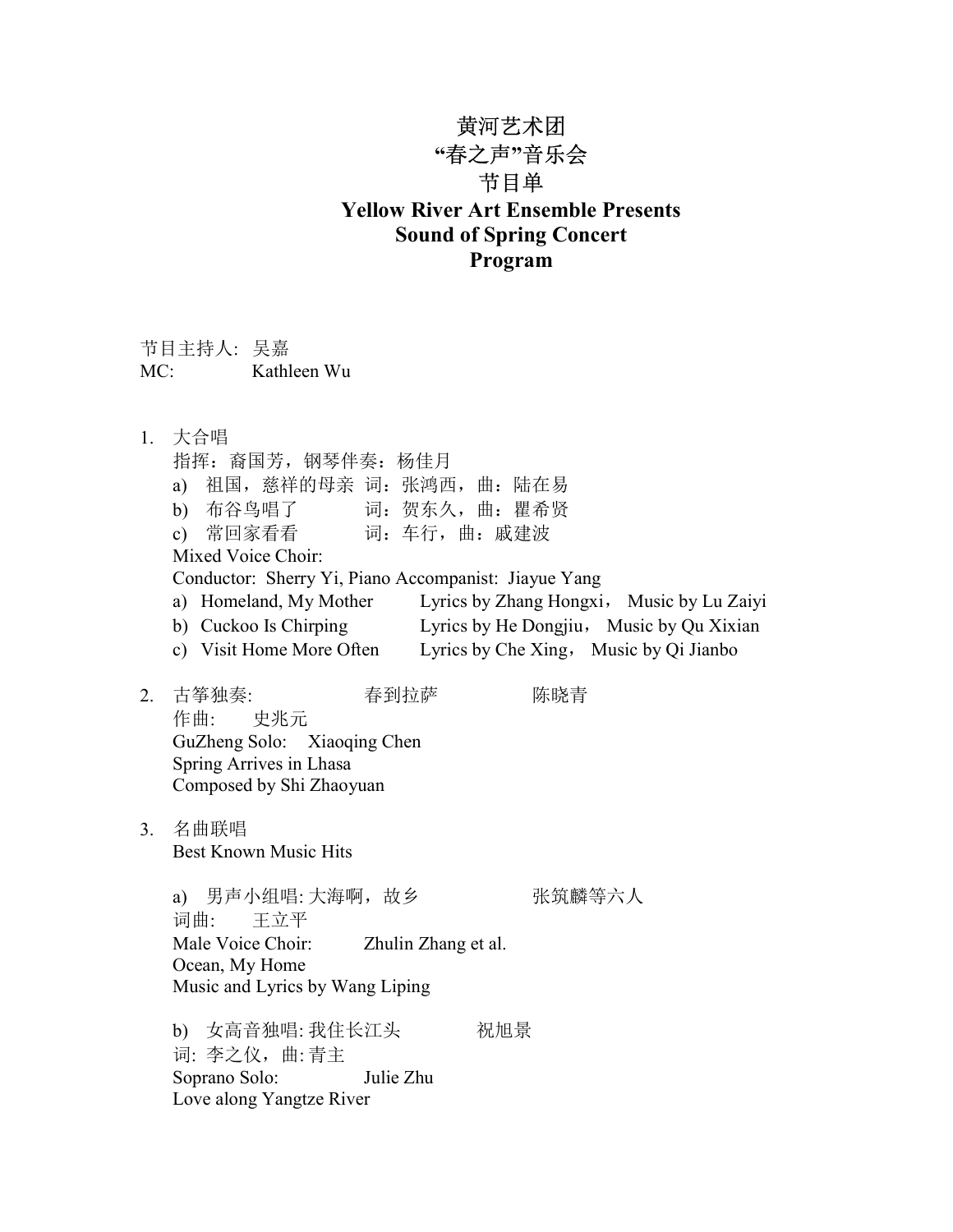Lyrics by Li Zhiyi, Music by Qing Zhu

c) 女声二重唱: 葡萄园夜曲 鲁明 吴嘉 词: 吴国平,曲: 陆在易 Female Voice Duet: Ming Lu, Kathleen Wu Vineyard Nocturne Lyrics by Wu Guoping, Music by Lu Zaiyi

d) 男女声二重唱: 歌剧魅影 罗刚 刘渊 Duet: Gang Luo, Joanne Liu All I Ask Of You From "The Phantom of the Opera" Music by Andrew Lloyd Webber Lyrics by Charles Hart & Richard Stilgoe

- 4. 独舞: 嬉雪 余淼 Solo Dance: Miao Yu Joy with Snow Han Folk Dance Artistic Director: Ning Fang
- 5. 东西南北风联唱 Folk Music Hits

a) 女高音独唱: 春天的祝福 傅艾莉 词:王晓岭,曲:王和声 Soprano Solo: Alice Fu Blessings of Spring Lyrics by Wang Xiaoling, Music by Wang Hesheng

b)女声表演唱 月光下的凤尾竹 吴崇熙等五人 词:倪维德,曲:施光南 Female Voice Choir with Action: Tricia Zhang, et al. Bamboo in Moonlight Lyrics by Ni Weide, Music by Shi Guangnan

c)女高音独唱 桃花红,杏花白 韩维 词: 刘麟,曲: 王志信 Soprano Solo: Wei Han Red Peach and White Apricot at Blossom Shanxi Folk Song Lyrics by Liu Lin, Music by Wang Zhixin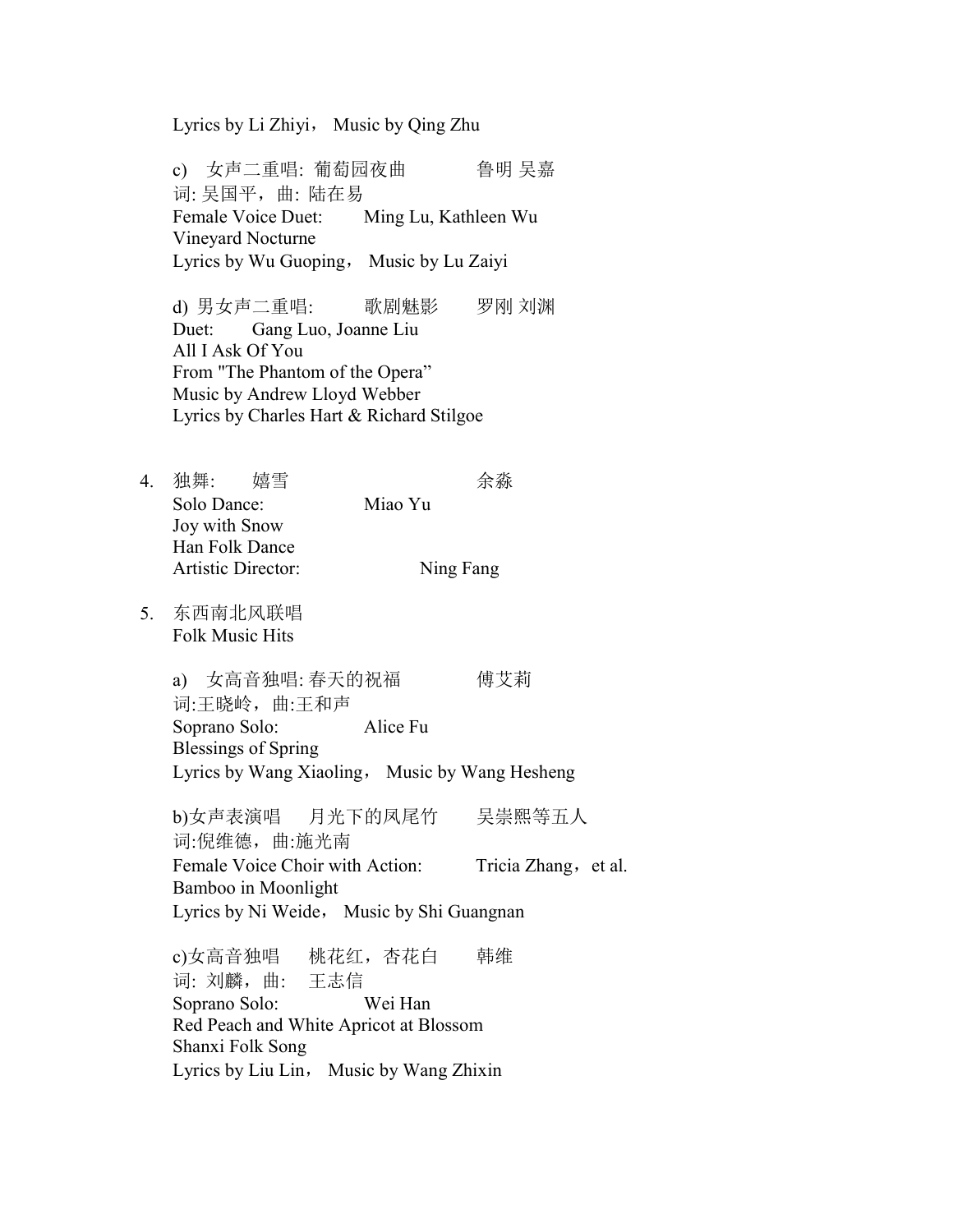d) 男女对唱 过河 鲁化中 龚蕊 曲:李海鹰 Duet with Action: Huazhong Lu, Rui Gong River Crossing Han Folk Dance Music by Li Haiying 6. 女中音独唱 不可以 不可以 不可思 在路旁 巴西民歌 吐鲁番的葡萄熟了 词:瞿琮,曲:施光南 Alto Solo Lihui Zhang a) By the Road Brazil Folk Song b). Ripe Grape in Turfan Xinjiang Folk Song Lyrics by Qu Cong Music by Shi Guangnan 7. 男底音独唱 丁羔 那就是我 词:晓光,曲:谷建芬 我的太阳 意大利民歌 Bass: Gao Ding a) Do you Recognize Me, Lyrics by Xiao Guang, Music by Gu Jianfen b) O Sole Mio Italian Folk Song 8. 男声四重唱 インスコン トラック 陆阳 王欣 罗钢 谭小侠 少林少林 《少林寺》插曲 同一首歌词:陈哲,曲:孟卫东 Male Voice Quartet: Patrick Lu, Xin Wang, Gang Luo, Xiaoxia Tan a) Shaolin Temple, From Movie "Shaolin Temple" b) The Same Song Lyrics by Chen Zhe, Music by Meng Weidong 9. 舞蹈 掀起你的盖头来 郭能华等 维吾尔族民歌 编曲:王洛宾 编舞: 龚蕊 Xinjiang Folk Dance Nenghua Guo et al. Take Off Your Veil Music by Robin Wang 主要工作人员名单:

> 总策划: 龚蕊 艺术指导: 裔国芳 舞台监督:郭能华 节目单:吴嘉 韩维 音乐合成: 张沁